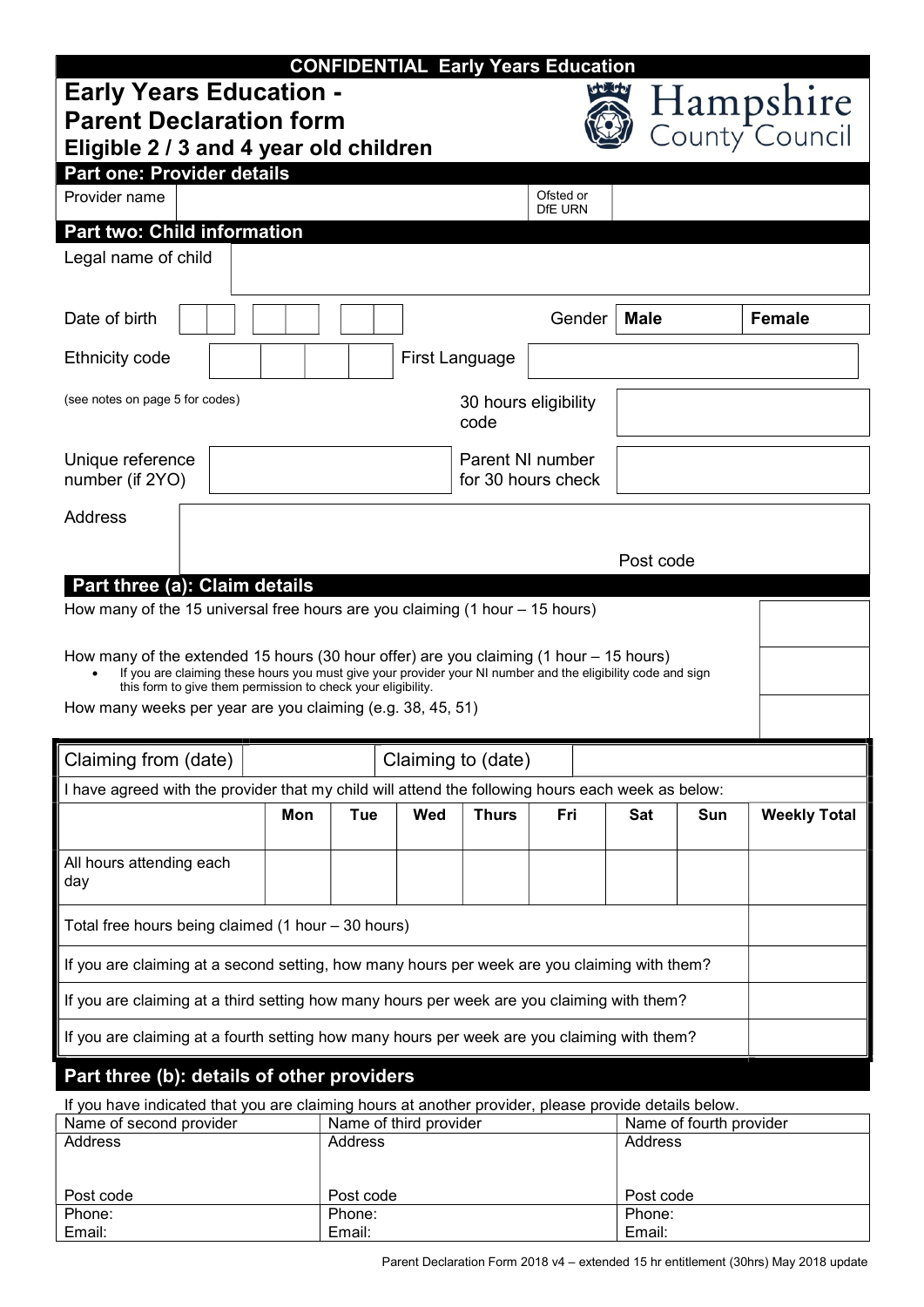### CONFIDENTIAL CONFIDENTIAL CHILD NAME

| Part four: Early Years Pupil Premium Registration - 3 & 4 year olds only ; |
|----------------------------------------------------------------------------|
|----------------------------------------------------------------------------|

| To help your provider access more funding, please answer Q1 and Q2 to find out if your provider can    |  |  |  |
|--------------------------------------------------------------------------------------------------------|--|--|--|
| claim EYPP funding for your child. This does not affect your free Early Years Education funding claim. |  |  |  |

| TO Help your provider access more runding, please answer QT and QZ to mid out in your provider can<br>claim EYPP funding for your child. This does not affect your free Early Years Education funding claim.                           |                                                                                 |           |  |  |  |          |                     |    |  |
|----------------------------------------------------------------------------------------------------------------------------------------------------------------------------------------------------------------------------------------|---------------------------------------------------------------------------------|-----------|--|--|--|----------|---------------------|----|--|
| ADOPTED CHILDREN, CHILDREN SUBJECT TO A SPECIAL GUARDIANSHIP ORDER OR A CHILD<br>Q <sub>1</sub><br><b>ARRANGEMENT ORDER</b>                                                                                                            |                                                                                 |           |  |  |  |          |                     |    |  |
| Has your child left local authority care through adoption, special guardianship or a                                                                                                                                                   |                                                                                 |           |  |  |  | Yes      |                     | No |  |
| child arrangement order?                                                                                                                                                                                                               |                                                                                 |           |  |  |  |          |                     |    |  |
|                                                                                                                                                                                                                                        | If yes, have you been granted an adoption order by the courts yet?<br>Yes<br>No |           |  |  |  |          |                     |    |  |
| You will need to give your provider a copy of the relevant court order.                                                                                                                                                                |                                                                                 |           |  |  |  |          | Please tick if copy |    |  |
| NB: Your provider will send a copy of this form with the copy of the court order to<br>the local authority to verify eligibility                                                                                                       |                                                                                 |           |  |  |  | attached | of Court Order is   |    |  |
| If you have answered 'No' to Question 1 please go to Question 2 below.                                                                                                                                                                 |                                                                                 |           |  |  |  |          |                     |    |  |
| FAMILY INCOME AND BENEFITS - Is your joint family income under £16,190 per year and you are in<br>Q2                                                                                                                                   |                                                                                 |           |  |  |  |          |                     |    |  |
| receipt of benefits?<br>Yes<br>No                                                                                                                                                                                                      |                                                                                 |           |  |  |  |          |                     |    |  |
|                                                                                                                                                                                                                                        |                                                                                 |           |  |  |  |          |                     |    |  |
| Only complete this section if you have answered Yes to Q1 or Q2. If you are claiming based on family<br>Q <sub>3</sub><br>income this must be the name of the main benefit holder.                                                     |                                                                                 |           |  |  |  |          |                     |    |  |
| <b>Title</b>                                                                                                                                                                                                                           | Mr / Mrs / Miss / Ms / Other                                                    |           |  |  |  |          |                     |    |  |
| <b>First name</b>                                                                                                                                                                                                                      |                                                                                 |           |  |  |  |          |                     |    |  |
| <b>Last Name</b>                                                                                                                                                                                                                       |                                                                                 |           |  |  |  |          |                     |    |  |
| Date of birth                                                                                                                                                                                                                          | D D                                                                             | <b>MM</b> |  |  |  |          |                     |    |  |
| National Insurance Number*                                                                                                                                                                                                             |                                                                                 |           |  |  |  |          |                     |    |  |
| <b>National Asylum Support</b><br>Service (NASS) Number *                                                                                                                                                                              |                                                                                 |           |  |  |  |          |                     |    |  |
| <b>Relationship to child</b>                                                                                                                                                                                                           |                                                                                 |           |  |  |  |          |                     |    |  |
| Contact telephone number                                                                                                                                                                                                               |                                                                                 |           |  |  |  |          |                     |    |  |
| <b>Address</b>                                                                                                                                                                                                                         |                                                                                 |           |  |  |  |          |                     |    |  |
| Postcode:                                                                                                                                                                                                                              |                                                                                 |           |  |  |  |          |                     |    |  |
| * Complete as appropriate                                                                                                                                                                                                              |                                                                                 |           |  |  |  |          |                     |    |  |
| <b>Part five: Disability Access Fund</b>                                                                                                                                                                                               |                                                                                 |           |  |  |  |          |                     |    |  |
| Your provider can claim Disability Access Funding (DAF) if your child is 3 or 4 years old and in receipt                                                                                                                               |                                                                                 |           |  |  |  |          |                     |    |  |
| of Disability Living Allowance (DLA) or Personal Independence Payment (PIP).                                                                                                                                                           |                                                                                 |           |  |  |  |          |                     |    |  |
| Only one provider can claim this funding per year.                                                                                                                                                                                     |                                                                                 |           |  |  |  |          |                     |    |  |
| If you wish to nominate this provider to claim the Disability Access Funding please tick this<br>box:                                                                                                                                  |                                                                                 |           |  |  |  |          |                     |    |  |
| If you have ticked the box for DAF funding please provide a copy of your child's award letter to your provider who<br>will to send to the local authority with a copy of this declaration form to claim the Disability Access Funding. |                                                                                 |           |  |  |  |          |                     |    |  |
| <b>Part six: Declarations</b>                                                                                                                                                                                                          |                                                                                 |           |  |  |  |          |                     |    |  |
| Important information for parents/carers - Conditions of claiming Early Years Education                                                                                                                                                |                                                                                 |           |  |  |  |          |                     |    |  |
| <b>Funding</b>                                                                                                                                                                                                                         |                                                                                 |           |  |  |  |          |                     |    |  |
| 1. This declaration must be signed by a person who has parental responsibility for the                                                                                                                                                 |                                                                                 |           |  |  |  |          |                     |    |  |
| child.                                                                                                                                                                                                                                 |                                                                                 |           |  |  |  |          |                     |    |  |
| 2. You must show your provider evidence of your child's date of birth to confirm their eligibility<br>for funding, e.g. birth certificate or passport.                                                                                 |                                                                                 |           |  |  |  |          |                     |    |  |

- 3. If your child is a 2 year old you must also show your provider confirmation of your child's eligibility. You cannot claim before the date your eligibility has been confirmed.
- 4. Your 30 hour eligibility (extended 15 hours free entitlement) starts the funding period AFTER your eligibility is confirmed by HMRC through your childcare service account. You must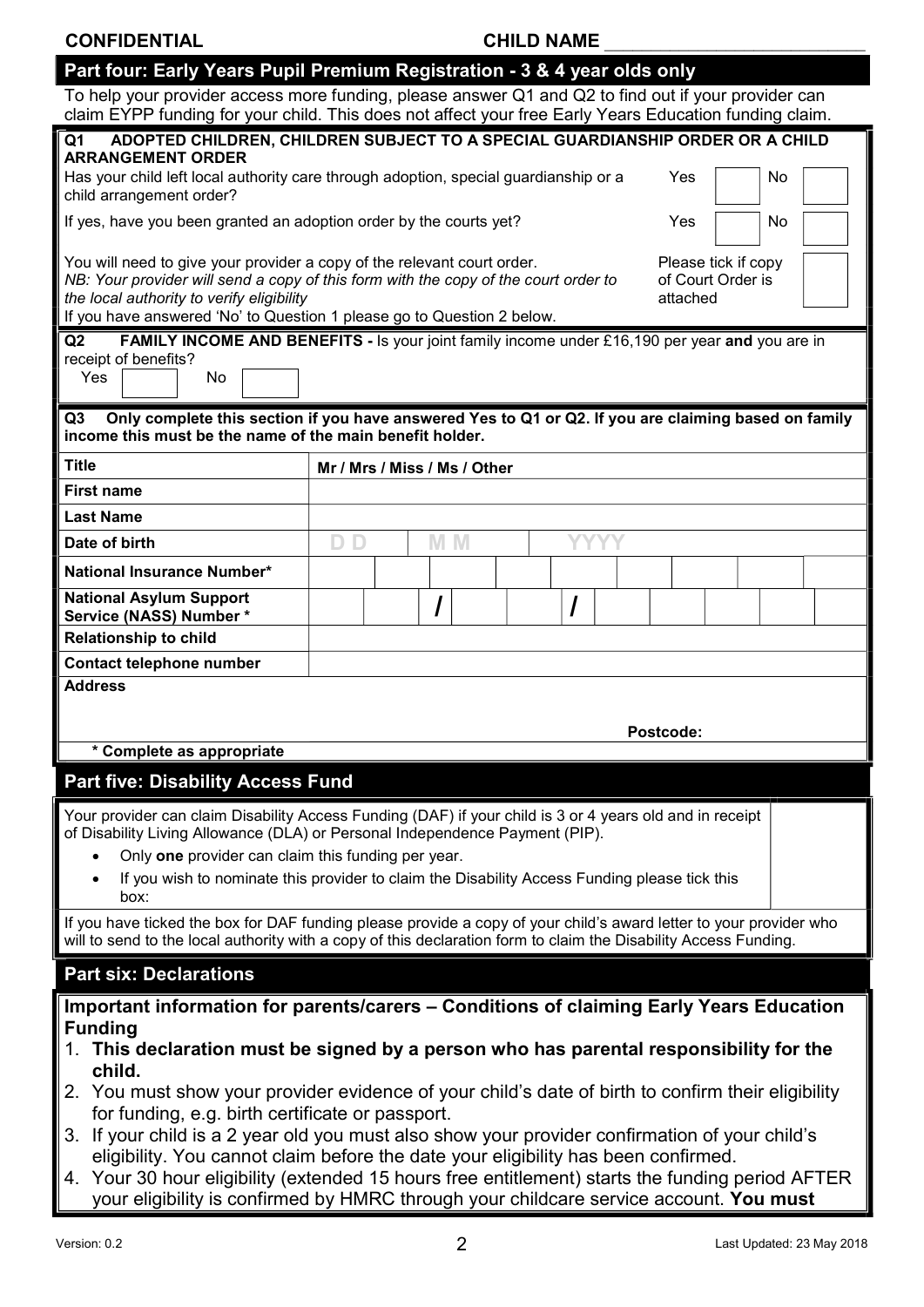### CONFIDENTIAL CONFIDENTIAL CHILD NAME

secure your first eligibility code by 31 March, 31 August or 31 December. You must reconfirm your eligibility every 12 weeks with HMRC through your childcare service account to confirm you can retain your eligibility.

- 5. Your child's count of 570 EYE hours starts the funding period after your child's 2nd, 3rd and/or 4th birthday.
- 6. You cannot claim more than 570 universal hours in any eligibility period across all settings that you attend or 1140 hours in any eligibility period if you are claiming 30 hours (extended 15 hours free entitlement).
- 7. If your child attends less hours than are available for EYE in any one funding period you cannot carry forward those hours that have not been claimed into the next funding period.
- 8. You cannot claim more than 10 hours per day.
- 9. You cannot claim more than 15 universal hours in any one week
- 10. You cannot claim more than 30 hours a week if you are eligible for the extended 15 hours a week.
- 11. You cannot make a claim at more than two sites on any one day.
- 12. You must tell your provider if your child is attending and claiming early years education funding at another provider.
- 13. You must inform your provider if you intend to leave this setting and the date your child is leaving, as this may affect your ability to claim funding at another provider.

# Parent Declaration:

- I have agreed the start date, attendance pattern and overall claim outlined in part three.
- I declare that the above details are true and I understand that any false or incorrect information could lead to funding being withdrawn and I understand that I may be liable for fees and charges at the setting.
- I have read and understand the important information for parents/carers conditions for the claiming Early Years Education Funding for my child and I know I can notify any breaches of the conditions by telephoning 01962 847070 or emailing: childcare@hants.gov.uk
- I confirm that I have been provided with, read and understood the supporting privacy notice setting out how this information will now be processed, including confirming the lawful basis, any rights I have in regards this information and who to contact if I have any concerns.
- I have informed this provider of any arrangement that has been made to defer my child's entry into school and know that the provider, myself and the head teacher will need to ensure good transition arrangements for my child.
- I have parental responsibility for the child.

| $\sf {Parent~Signature~}  $ | Date |  |
|-----------------------------|------|--|
| Print name                  |      |  |

# Setting declaration:

- I understand that in claiming Early Years Education funding from the County Council I am confirming my acceptance of the Early Years Education Payment Funding Terms and Conditions May 2018 as published on the SfYC Website: http://www.hants.gov.uk/providers/eye-eysff/eyefunding.htm;
- I confirm that I have been provided with, read and understood the supporting privacy notice for providers, setting out how this information will now be processed, including confirming the lawful basis, any rights I have in regards this information and who to contact if I have any concerns; and
- I confirm I have agreed the attendance pattern, start date and overall claim outlined in part three.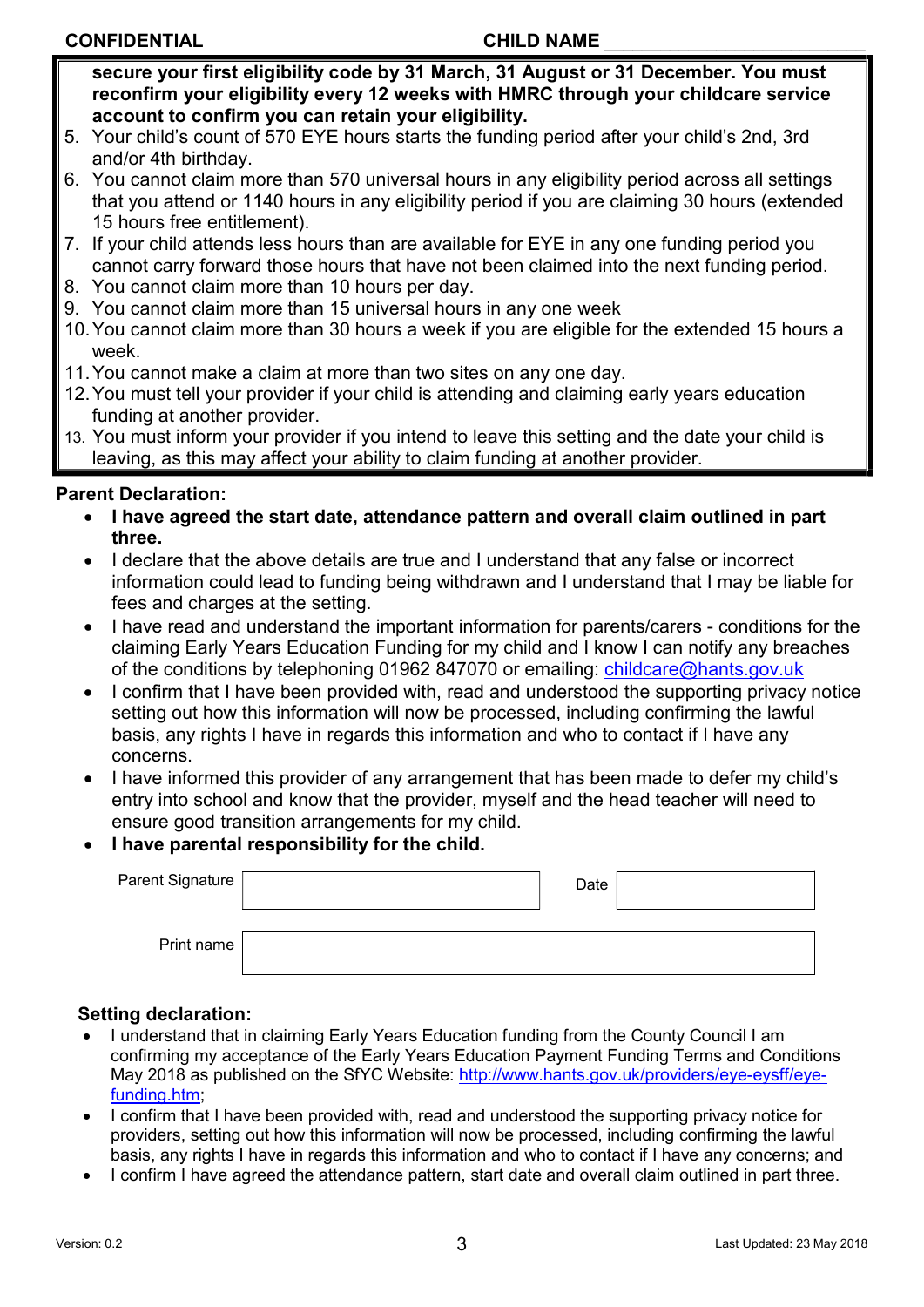# CONFIDENTIAL CONFIDENTIAL

| Provider name                                                                                                                                                                                                                                                         |     |                  |                        |              |          |                                      |                         |                     |  |
|-----------------------------------------------------------------------------------------------------------------------------------------------------------------------------------------------------------------------------------------------------------------------|-----|------------------|------------------------|--------------|----------|--------------------------------------|-------------------------|---------------------|--|
| Signature                                                                                                                                                                                                                                                             |     |                  |                        |              | Date     |                                      |                         |                     |  |
| Print name                                                                                                                                                                                                                                                            |     |                  |                        |              | Position |                                      |                         |                     |  |
|                                                                                                                                                                                                                                                                       |     |                  |                        |              |          | Manager / Owner / Chair of committee |                         |                     |  |
| Part seven: - amendment to claim details                                                                                                                                                                                                                              |     |                  |                        |              |          |                                      |                         |                     |  |
| How many of the 15 universal free hours are you claiming $(1 hour - 15 hours)$                                                                                                                                                                                        |     |                  |                        |              |          |                                      |                         |                     |  |
| How many of the extended 15 hours (30 hour offer) are you claiming (1 hour $-$ 15 hours)<br>If you are claiming 30 hours you must give your provider your NI number and the eligibility code and sign this<br>form to give them permission to check your eligibility. |     |                  |                        |              |          |                                      |                         |                     |  |
| How many weeks per year are you claiming (e.g. 38, 45, 51)                                                                                                                                                                                                            |     |                  |                        |              |          |                                      |                         |                     |  |
| Start date of change                                                                                                                                                                                                                                                  |     |                  | Claiming to (date)     |              |          |                                      |                         |                     |  |
| I have agreed with the provider that my child will attend the following hours each week as below:                                                                                                                                                                     |     |                  |                        |              |          |                                      |                         |                     |  |
|                                                                                                                                                                                                                                                                       | Mon | Tue              | Wed                    | <b>Thurs</b> | Fri      | Sat                                  | Sun                     | <b>Weekly Total</b> |  |
| All hours attending each<br>day                                                                                                                                                                                                                                       |     |                  |                        |              |          |                                      |                         |                     |  |
| Total free hours being claimed (1 hour - 30 hours)                                                                                                                                                                                                                    |     |                  |                        |              |          |                                      |                         |                     |  |
| If you are claiming at a second setting, how many hours per week are you claiming with them?                                                                                                                                                                          |     |                  |                        |              |          |                                      |                         |                     |  |
| If you are claiming at a third setting how many hours per week are you claiming with them?                                                                                                                                                                            |     |                  |                        |              |          |                                      |                         |                     |  |
| If you are claiming at a fourth setting how many hours per week are you claiming with them?                                                                                                                                                                           |     |                  |                        |              |          |                                      |                         |                     |  |
| Part eight: details of other providers                                                                                                                                                                                                                                |     |                  |                        |              |          |                                      |                         |                     |  |
| If you have indicated that you are claiming hours at another provider, please provide details below.                                                                                                                                                                  |     |                  |                        |              |          |                                      |                         |                     |  |
| Name of second provider<br>Address                                                                                                                                                                                                                                    |     | Address          | Name of third provider |              |          | Address                              | Name of fourth provider |                     |  |
|                                                                                                                                                                                                                                                                       |     |                  |                        |              |          |                                      |                         |                     |  |
| Post code                                                                                                                                                                                                                                                             |     | Post code        |                        |              |          | Post code                            |                         |                     |  |
| Phone:<br>Email:                                                                                                                                                                                                                                                      |     | Phone:<br>Email: |                        |              |          | Phone:<br>Email:                     |                         |                     |  |
| I confirm that I have agreed the start date, attendance pattern and overall claim outlined in part seven.<br>$\bullet$                                                                                                                                                |     |                  |                        |              |          |                                      |                         |                     |  |
| Parent Signature                                                                                                                                                                                                                                                      |     |                  |                        |              | Date     |                                      |                         |                     |  |
| Print name                                                                                                                                                                                                                                                            |     |                  |                        |              |          |                                      |                         |                     |  |
| I confirm that I have agreed the attendance pattern, start date and overall claim outlined in part seven.                                                                                                                                                             |     |                  |                        |              |          |                                      |                         |                     |  |
| Provider name                                                                                                                                                                                                                                                         |     |                  |                        |              |          |                                      |                         |                     |  |
|                                                                                                                                                                                                                                                                       |     |                  |                        |              |          |                                      |                         |                     |  |
| Signature                                                                                                                                                                                                                                                             |     |                  |                        |              | Date     |                                      |                         |                     |  |
| Print name                                                                                                                                                                                                                                                            |     |                  |                        |              | Position | Manager / Owner / Chair of committee |                         |                     |  |